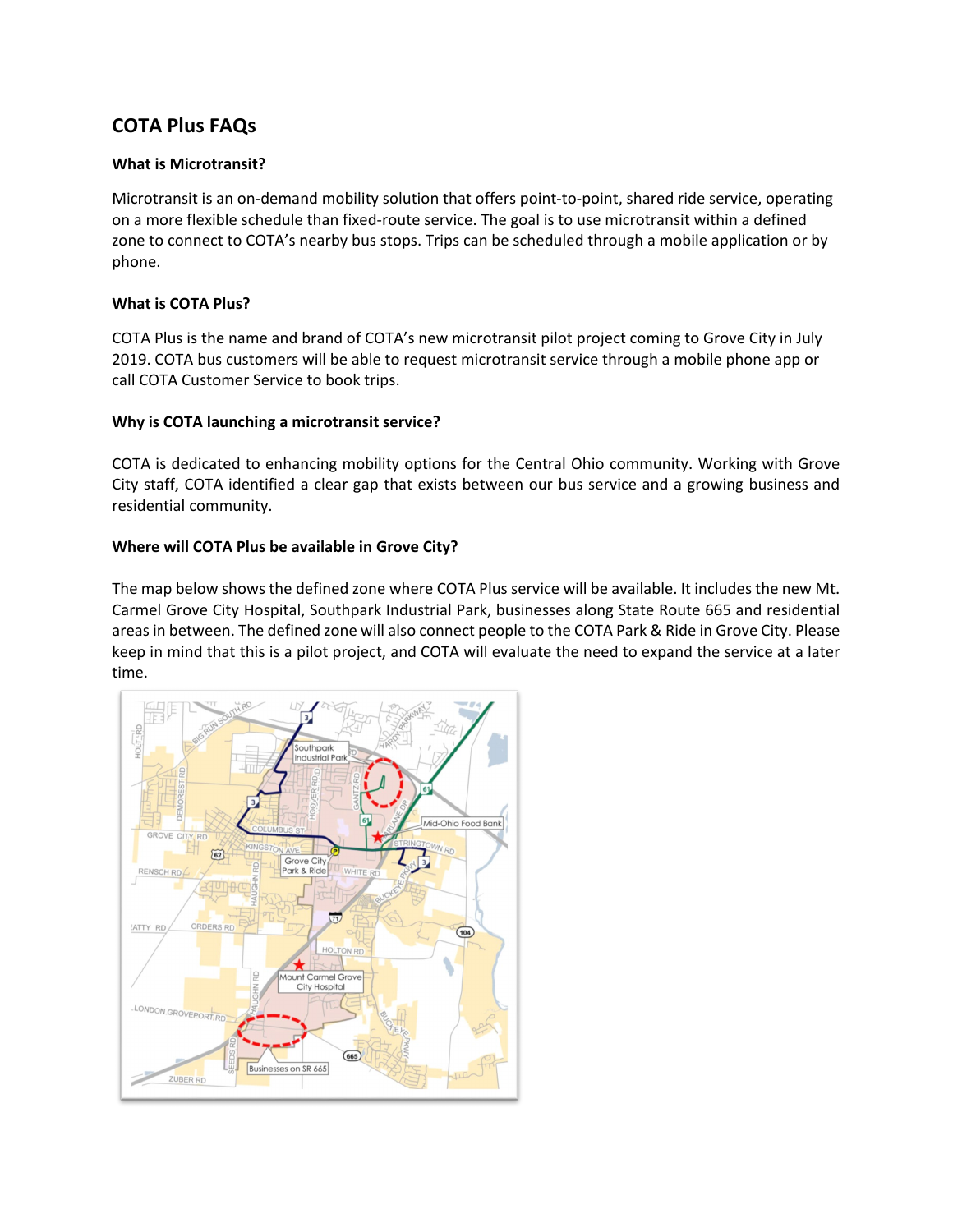## **How do I book a trip?**

COTA Plus can be booked by downloading the Via to their smartphone. There you can enter your location and your destination. Via will dispatch a driver to pick you up within 15 minutes.

## **When does COTA Plus launch?**

COTA Plus launches Monday, July 15. This is true on-demand service, so you will only be able to schedule a ride on the same day. The goal is for COTA Plus to provide flexibility and pick up customers within 15 minutes of booking.

#### **What are the hours of operation?**

When COTA Plus launches July 15, it will operate Monday through Friday from 5:30 a.m. to 8:00 p.m. COTA will monitor the success of the project and could add weekend hours at a later time.

#### **What is the cost of fare?**

COTA Plus is free if you use it to connect to a COTA Bus. You only pay the cost of bus fare! If you want to use COTA Plus for direct service from pickup to destination, you will be charged a \$3.00 fare. Remember, you can only be picked up or dropped off within the pilot's defined zone. You will need to set up an account if you are paying for the service, because cash will not be accepted on the COTA Plus trip. Cash is still accepted on a COTA Bus trip.

#### **How do I book a trip?**

There are two ways to book a COTA Plus Trip! First is the [Via app,](https://ridewithvia.com/) which you can download for free to your Apple or Android device. You will need to set up an account, including your name, phone number and payment information. You can also book your trip with COTA Customer Service at (614) 228-1776.

#### **Are there discounts available?**

COTA Plus discounts are similar to discounts for COTA fixed-route service. Seniors, Key Card holders and ADA will be charge \$2.00 per ride. Remember if you use COTA Plus to connect to or from a COTA Bus, you will not be charged for riding COTA Plus. C-pass members, students and children under 12 can also use COTA Plus for free.

# **Why is COTA providing this pilot service instead of private mobility companies?**

COTA is a long-time community partner who has a proven track record of providing service to underserved areas. COTA is providing the service as the request of Grove City leaders, Mt. Carmel Health Systems and other area employers.

# **Why was Grove City selected as the site of the microtransit pilot project?**

COTA selected Grove City because of its emerging employment base and need for additional access to fixed-route bus service. We want to help maintain transport access for Mt. Carmel employees and patients. Many Grove City leaders also expressed a need to expand public transit service in the area.